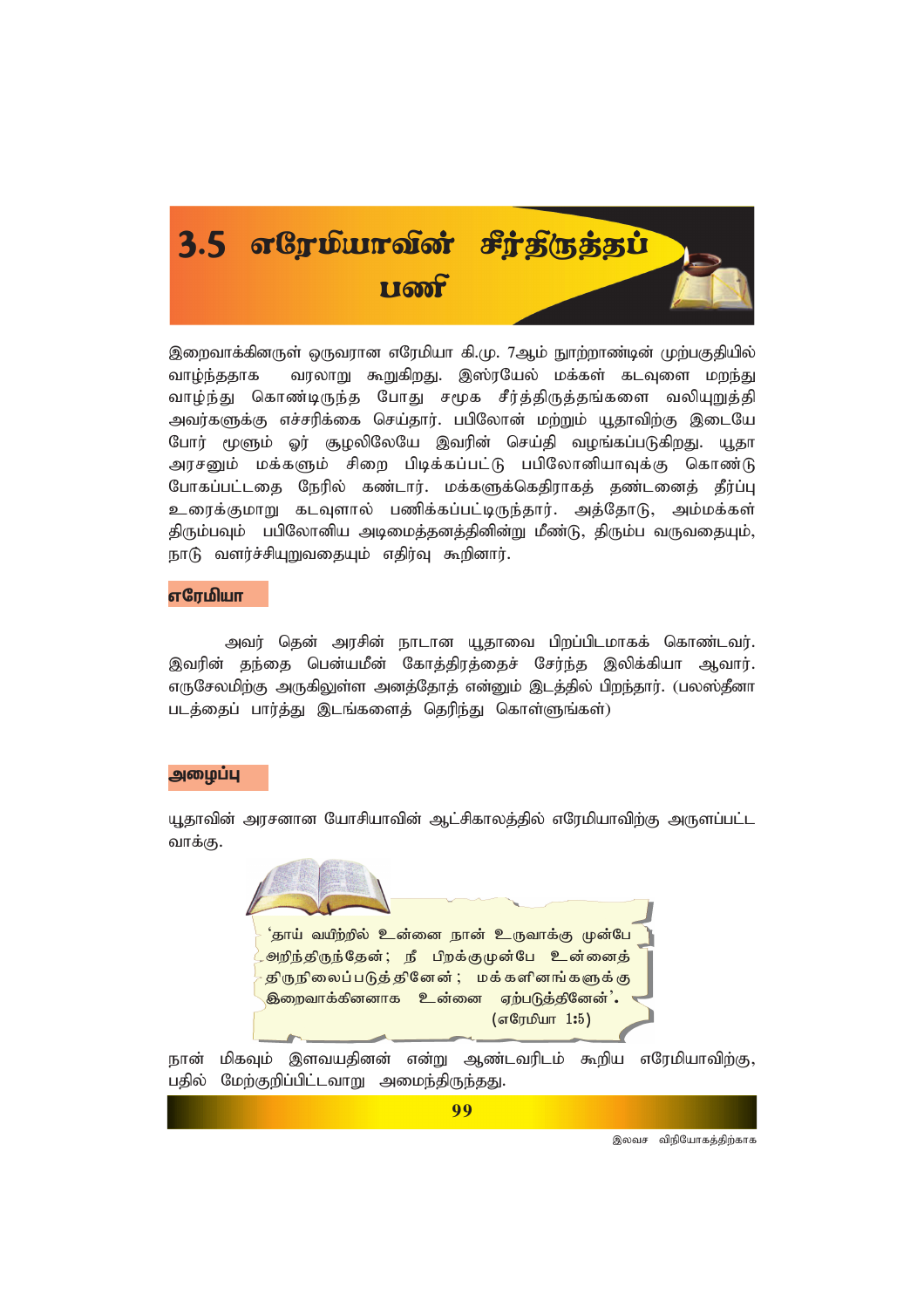### *Mz;ltupd; nray; Mz;ltupd;*

ஆண்டவர்தம் கையை நீட்டி தீர்க்கரின் வாயைத் தொட்டு இதோ பார் என் சொற்களை உன் வாயில் வைத்துள்ளேன் என்றார்.

### ஆண்டவரின் பதில்

பிடுங்கவும், தகர்க்கவும், அழிக்கவும், கவிழ்க்கவும், கட்டவும், நடவும் இன்று நான் உன்னை மக்களினங்கள் மேலும் அரசுகள் மேலும் பொறுப்பாளனாக ஏற்படுத்தியுள்ளேன் என்றார்.

### எரேமியாவின் தரிசனம்





யூதா நாட்டு மக்களின் விடிவிற்காக இது எரேமியாவுக்கு கிடைத்த தரிசனமாகும்.

**கருத்து:-** உரிய காலத்திற்கு முன்னரே ஆண்டவர் நியாயத்தீர்ப்பு செய்ய வருவார்.





*(*பானை வடக்கிலிருந்து தெற்குநோக்கி பொங்கி *tbfpwJ)*

**கருத்து:**- நாட்டில் குடியிருப்போர் அனைவர் மீதும் வடநாட்டிலிருந்தே தீமை பாய்ந்து வரும்.

## எரேமியாவின் சிந்தனை இவ்விதம் இருந்ததா?

- சிறுவனான என்னை இறைவாக்கினர் பணிக்கு கடவுள் அழைப்பாரா?
- இறைவனால் கிடைத்த அழைப்பை ஏற்று பெரியவர்களுக்கு எவ்வாறு இறைவாக்கு உரைக்கப்போகிறேன்?

**100**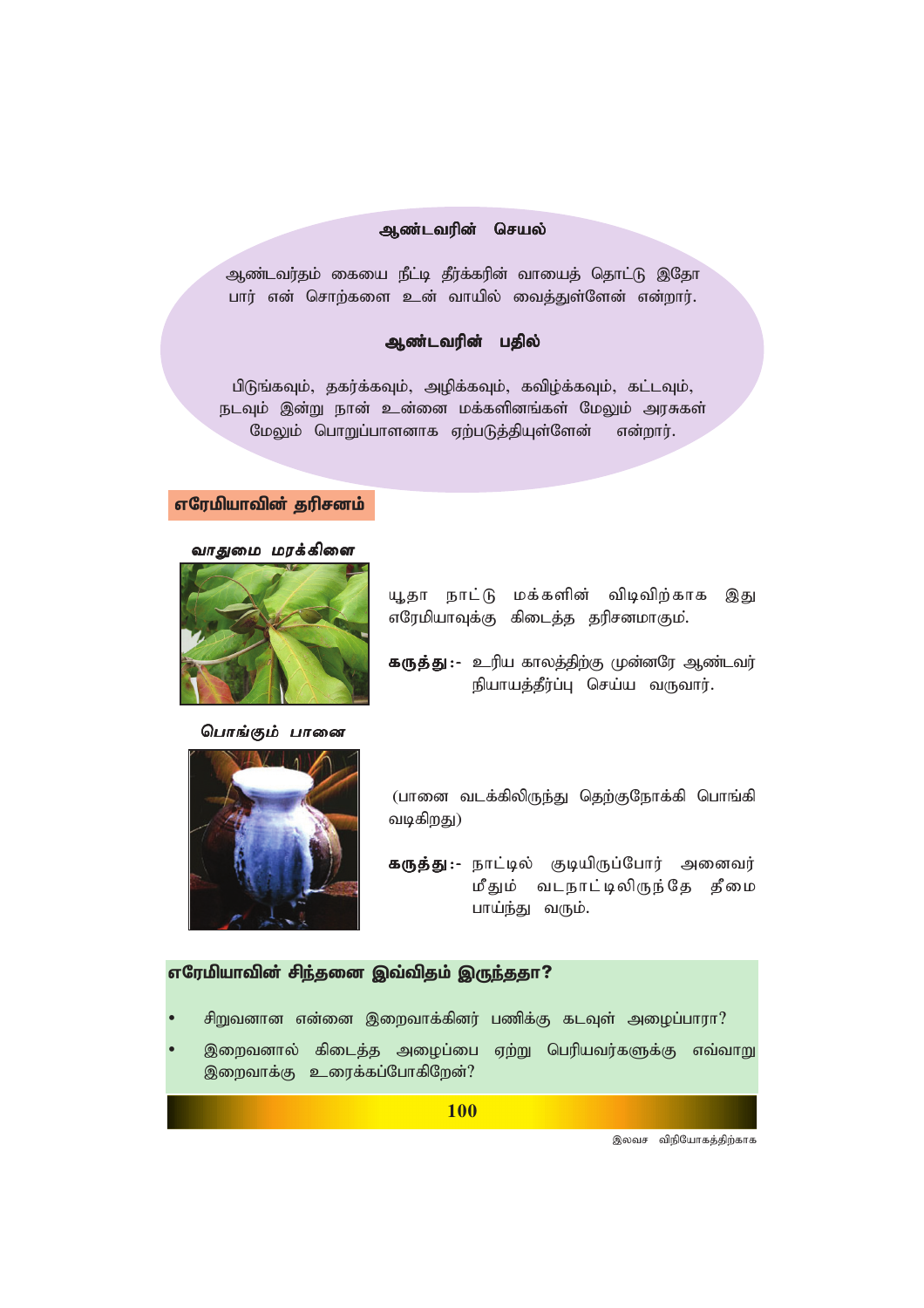- இறை செய்தியை மக்களிடம் கொண்டு செல்வதற்கு சிறுவனான என்னைத் தைரியப்படுத்துவராக.
- இளவயதினரான நமது நம்பிக்கை எந்த அளவு செயல் வடிவம் பெறக்கூடும்?

#### எரேமியாவின் செய்கி

நீதியையும், நேர்மையையும் கொண்ட மக்களாக வாழ வேண்டும் என *எண்*ணினார். அவர் இறைச்செய்தியின் மூலம் மக்களுக்கு எடுத்துக் கூறியவற்றை கீழே நோக்குங்கள்.



இஸ்ரயேல் நாடு தீய வழியிலிருந்து திரும்புமாயின் மீட்பு உண்டு; தீய வழியிலிருந்து திரும்பாவிட்டால் அழியும் என ஆண்டவர் கூறியவற்றை அறிந்திருந்தார். <sup>•</sup>உங்கள் தீய வழியிலிருந்து திருந்திக் கொள்ளுங்கள்' என்கிறார். நாட்டின் சீர்த்திருத்தத்திற்கு ஒவ்வொருவரும் பொறுப்பானவர்கள் எனவும்  $^{\prime\prime}$ அவரவர் தம் தீச்செயலின் பொருட்டே சாவர். புளித்த திராட்சைப்பழம் தின்பவனுக்குத் தான் பல் கூசும்'' (எரேமியா 31:30) என்று ஆணித்தரமாகக் கூறியதால் மக்களின் வெறுப்புக்குள்ளாகிறார். சமுதாயத்திலுள்ளோரின் வெறுப்பினால் மனம் சோர்ந்து போகாதவாறு, இறைவன் எரேமியாவுக்கு குயவர் பற்றிய தரிசனத்தை அளித்தார்.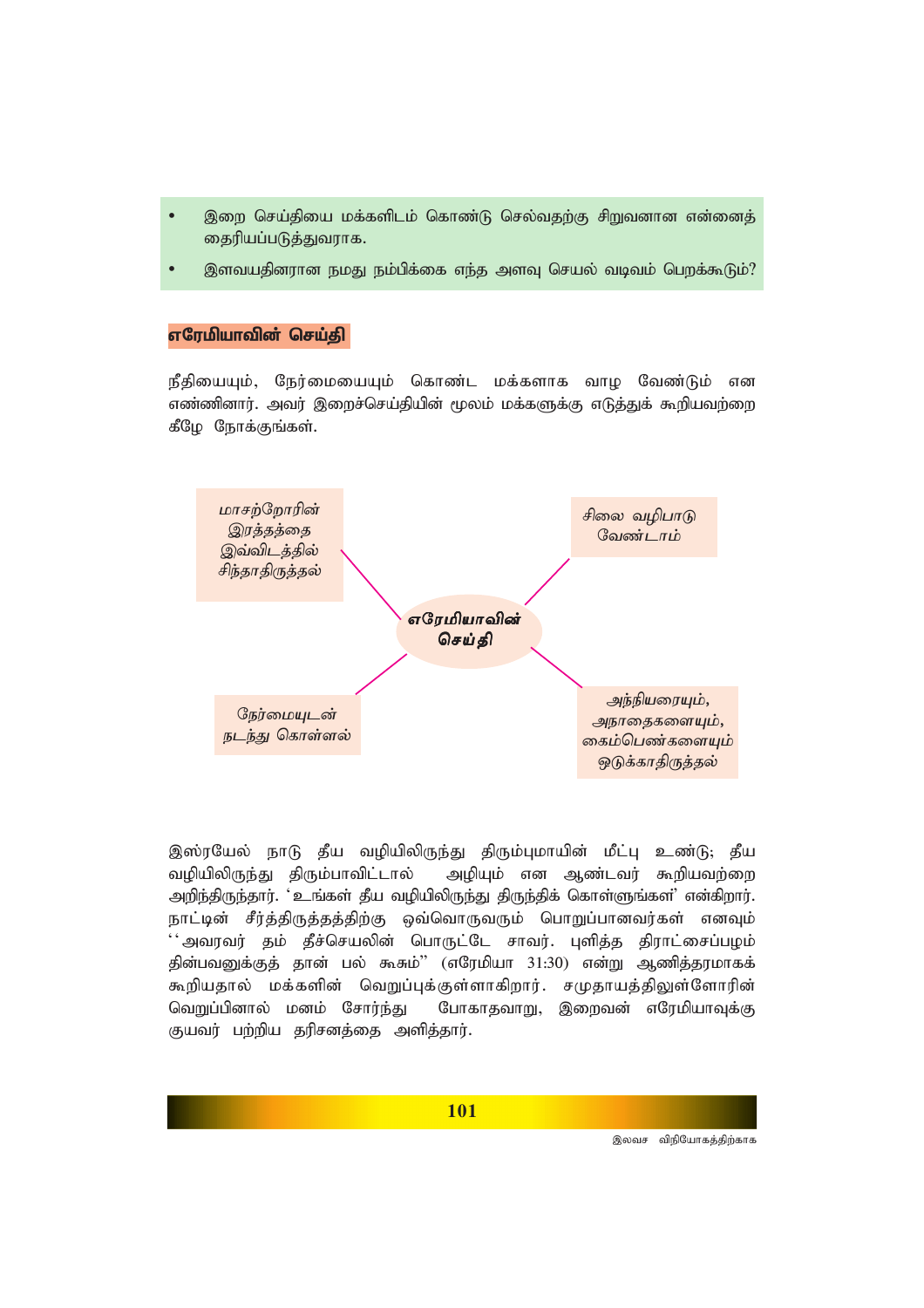

### **தரிசனம்.** ஏரேமியா 18:1-4

குயவர் ஒரு பாத்திரத்தை வனைந்து கொண்டிருக்கும்போது அது உருக்குலைந்து போகும்போதெல்லாம் புதிய பாத்திரமாக வனைவதைக் கண்டார். அவ்வாறே கடவுள் தம்மக்களை மாற்றியமைக்கிறார். ஆதலால் ஒவ்வொருவரும் தீய வழியிலிருந்து திரும்புங்கள் அல்லாது போனால் இஸ்ரயேல் மக்களாகிய நீங்கள்

தண்டிக்கப்படுவீர்கள். என்று எரேமியா கூறியதால் அவரை இனத் துரோகி அல்லது தேசத்துரோகி என மக்கள் கூறினர்.

கடவுள் எரேமியாவுக்கு கூறியவாறே பபிலோனியா யூத நாட்டை ஆக்கிரமித்ததை அறிந்த மக்கள் எரேமியாவின் இறைவாக்கு சரியானதே எனக் கண்டனர்.



நாடு கடத்தப்பட்டோருக்கான எரேமியாவின் ஆறுதல் தரும் வார்த்தைகள்.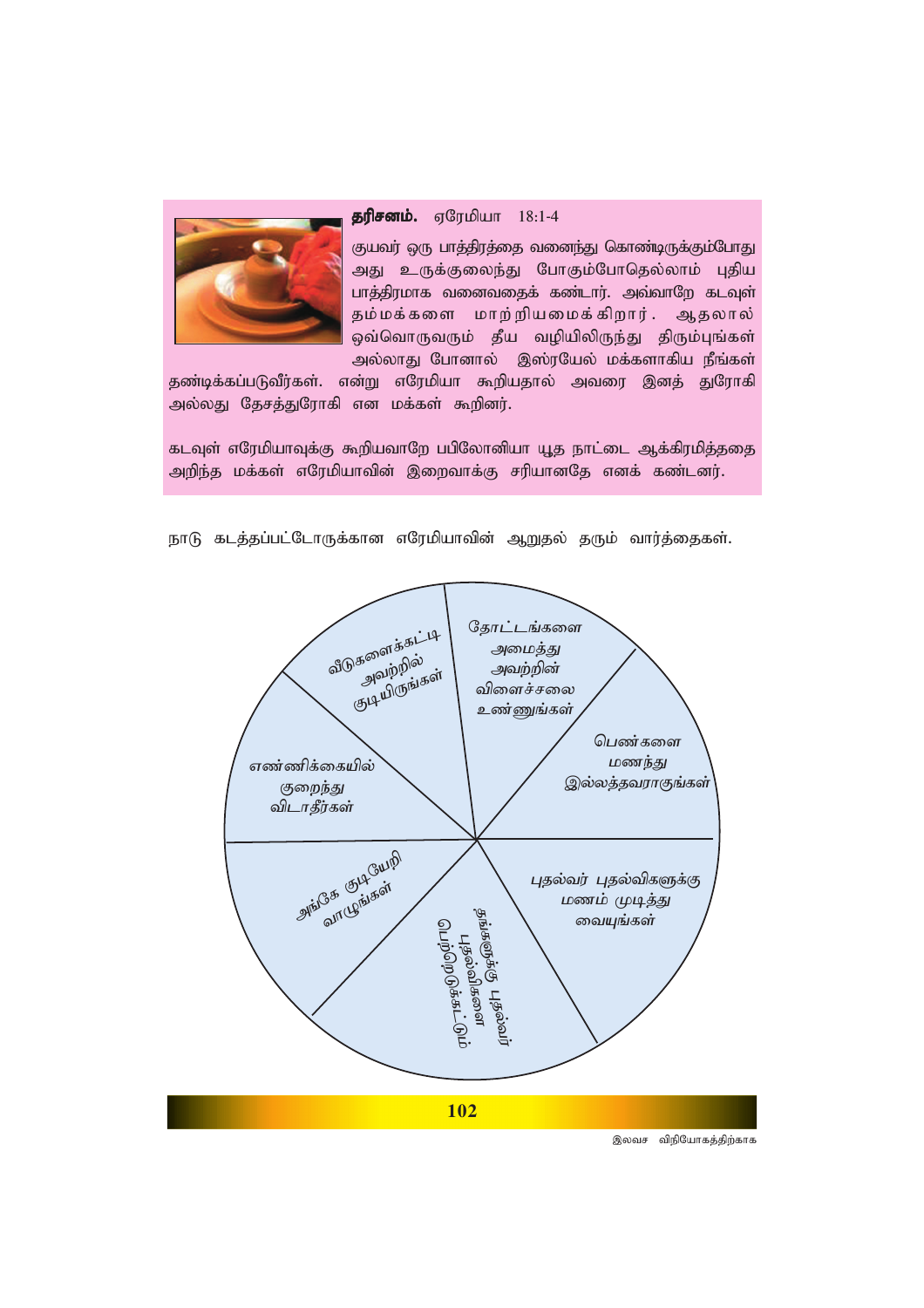இவ்வாறு அடிமைத்தனத்திற்கு உட்பட்ட நாட்டில் அவர் பணி செய்தார். ஆதலால் மக்களின் சிறை வாழ்க்கை இலகுவானது.



### கடவுள் உடன்படிக்கையை புதுப்பிக்கிறார்

இஸ்ரயேல் மக்கள் எகிப்தில் அடிமைத்தனத்தில் இருந்து மீண்டு வருகையில் சீனாய் மலையில் மேசே ஊடாக நீதிச் சட்டத்தை வழங்கினார். ஆயினும் மக்கள் அதன்படி வாழத் தவறினர். மக்களை நீதிச் சட்டத்தின் வழியில் நடத்துவதிலும், ' உடன்படிக்கை' சார்ந்த மக்களாக வாழ உதவி செய்வதிலும் அவர்களுககுப் பொறுப்பாக இருந்த தலைவர்களும் குருக்களும் வழி தவறினர். எனவே கடவுள் மக்களுக்கு 'புதிய உடன்படிக்கை' வழங்குவேன் எனக் கூறுகிறார். இக்கூற்று 'நீதிச் சட்டத்தை' புறந்தள்ளிவிடுவதன்று, மாறாக நூல்களில் எழுதப்பட்ட *rl;lq;fs; kf;fs; kdjpy; vOjg;gLk;. mg;NghJ jiytu;fspd; Jizapd;wp* கடவுள் வழிநடத்துதலில் மக்களே உடன்படிக்கையில் இருந்து வழுவாது வாழ்வர் என்பதே பொருளாகும்.

# மனிதருக்கும், இறைவனுக்குமிடையில் செயற்படும் உடன்படிக்கையை பற்றிக் கூறப்படுகிறது.

 $\phi$  பழைய ஏற்பாட்டில் இஸ்ரயேல் மக்கள் இறைவனின் உடன்படிக்கையை (முழுமையாய் நடைமுறைப்படுத்தவில்லை.

புதிய உடன்படிக்கை



**103**